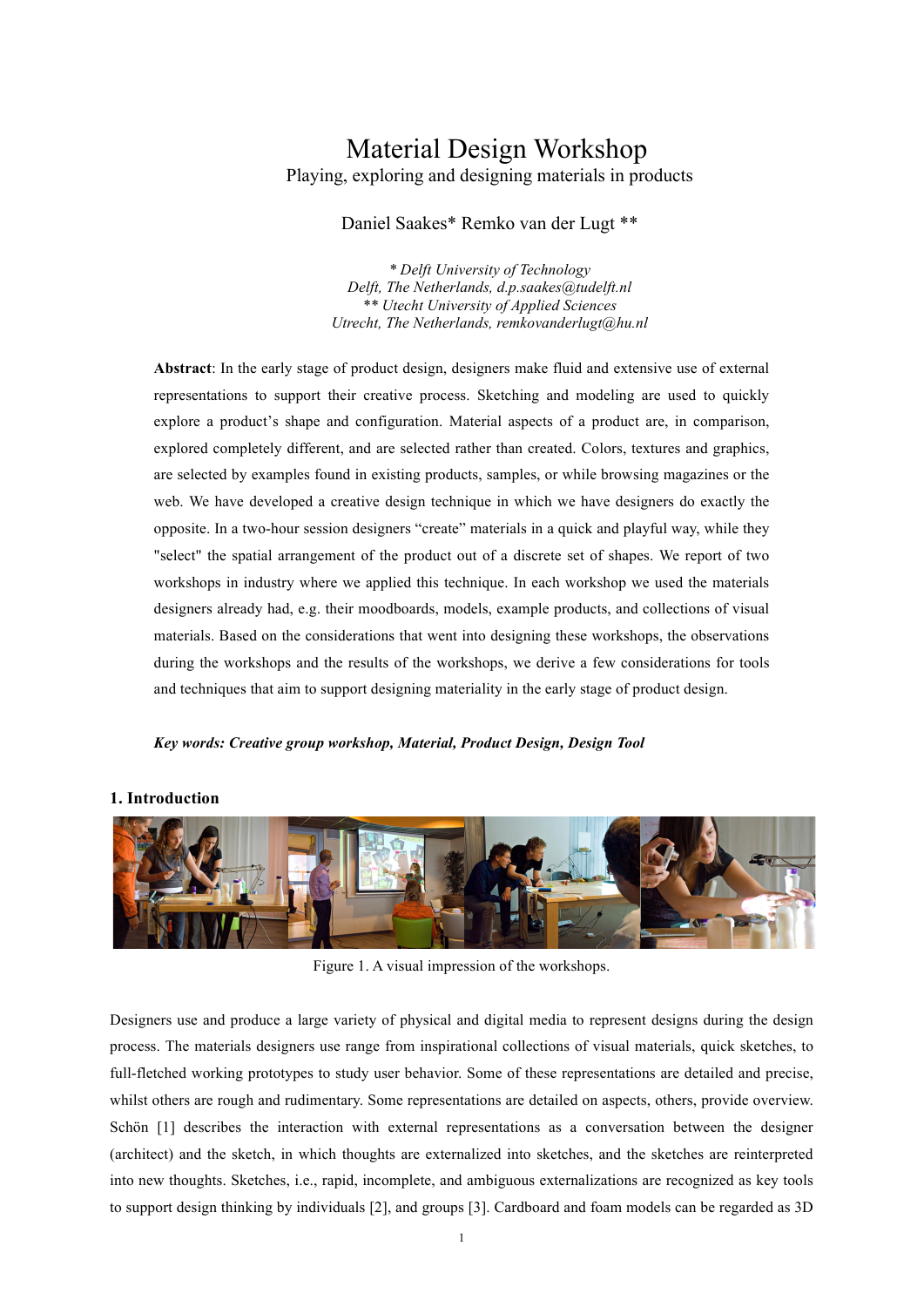sketches [4,5,6], which appeal to the human perceptual and motor skills [7], and support intuitive understanding of complex geometrical and physical relationships [8].

Although the aforementioned techniques support representing shape and dynamic behavior, they provide less help with explorations of surface qualities such as materials or graphics. In current practice early in the process, there is a focus on shape and function; materials are explored separately from shape with the help of moodboards and material samples. In the detailing stages shape and material come together with refined models, visualization and computer aided design tools. In this paper we describe a creative design workshop to explore material rather than form or interaction. The workshop we propose aims to bring together material samples, models and visualizations to allow playing with both material and shape expression. By means of two workshops we facilitated in practice we show that the workshops will generate new ideas that, at least to some extent, can be attributed to this integration of materials and shape early on in the process.

#### **2. Related work**

In our work, we build upon the tradition of creative workshops that start by doing, rather than thinking [9]; participants build things and act out scenarios. In the "interaction relabeling technique" [6] the mechanical interaction of readymade objects are mapped to possible interactions of an electronic device to be designed. Using a readymade object widens the designer's view on possible interactions as a creative confrontation technique. Sanders & William [10] describe another technique that makes use of physical objects. Their Velcro modeling kit consists of user interface elements partly covered with Velcro that can be easily assembled into products. In their workshops the toolkit facilitates communication between designers and users, the basic idea is that people are better able to express their wishes and dreams when they are building things.

We also build upon the attempts to enrich the design process with new media tools. The Tangible Project Archive [11] is a mixed reality environment for presenting and collecting materials. The archive consists of a physical collection of objects that contain a barcode associating the object with digital materials such as videoclips or usage information. By placing objects in a so-called organizing zone, the associated digital material is shown on a large display. Ehn & Linde use digital media to enhance the physical collections of materials designers already have, and these samples could be used to select materials for an augmented model of the designed product. Augmenting materials, sample collections with digital could provide inspirational similar as in material books for inspiration.

The Mixed Object Table [12] is a prototype that incorporates rich media in the design studio of architecture students. The Mixed Object Table is an augmented tabletop to be used with physical models of the building to be designed, augmented with projectors in various configurations. One projector illuminates the table's surfaces and is used to display floor plans or scenery surrounding the physical objects. With the Texture Brush [13] the physical objects on the table can be colored with textures. Another projector projects photos of the building's intended surroundings on a large wall display. Binder & Matcovic's approach shows the advantages of experiencing designs in their context. However the Mixed Object Table interface is based on typical Computer Aided Design techniques used in the detailing stages of design and together with the complexity of a multi projector camera setup: it limits the freedom of exploration as found in the previous mentioned projects.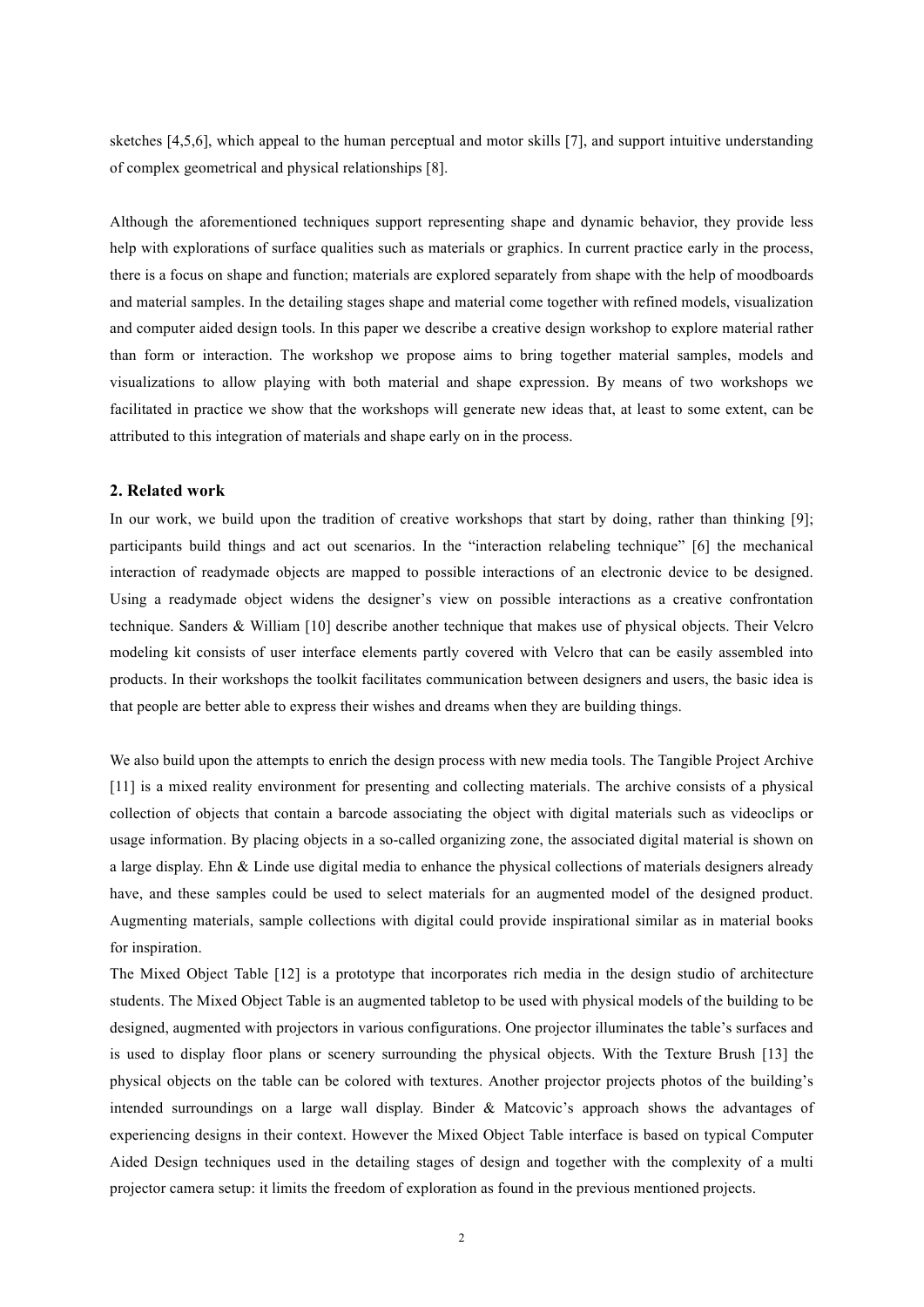# **3. The tool**

Previously we developed a tool called Skin [14] that aims to support designers in exploring materials, shown in Figure 2. Skin projects colors, patterns and graphics on physical objects, in order to provide a rapid preview of a material in the context of the products shape. Skin makes use of projected augmented reality similar to Raskar [15] and Binder [12], but whereas the prior art focuses on the fidelity of the presentation, Skin focuses on the early creative stage of designing products: offering fast, non-committal and generative ways of representing similar to sketching. Skin contains the bare minimum of control that on the one hand makes it fast and open and allows participants to adapt it to their way of working, but on the other hand makes it miss functionality for detailing designs. Limitations of our approach is that materials can be explored only in the visual domain with a focus on patterns and graphics and through the simple projection setup projected patterns suffer from deformation ( although so far this has not been a limiting factor for our participants ) and it is hard to go back to earlier conceived concepts.



Figure 2. The Skin tool consists of a projector mounted on the side of a table, a small mirror bends the light over the table so that object on the table are illuminated. A camera on a swiveling arm captures physical materials for projection. Physical and digital materials are mixed and scaled using paddle controllers (on the right).

The Skin tool consists of three tabletop areas**, the object table** for illuminating models, **the material palette** for mixing materials, and the **collection space** to store materials. The object table and material palette are grouped together to allow shifting activities between the two, whereas the collection space was placed in the vicinity. Skin makes use of existing materials designers have readily available, their models, samples and collections of visual materials both digital and physical. By means of a camera physical materials can be captured, composed and scaled. Digital materials can be loaded through an USB key and with a paddle controller, scaled and browsed through. The resulting mix is real time projected on the model(s). Figure 3 shows a few examples of objects illuminated with materials on skin during the workshops.

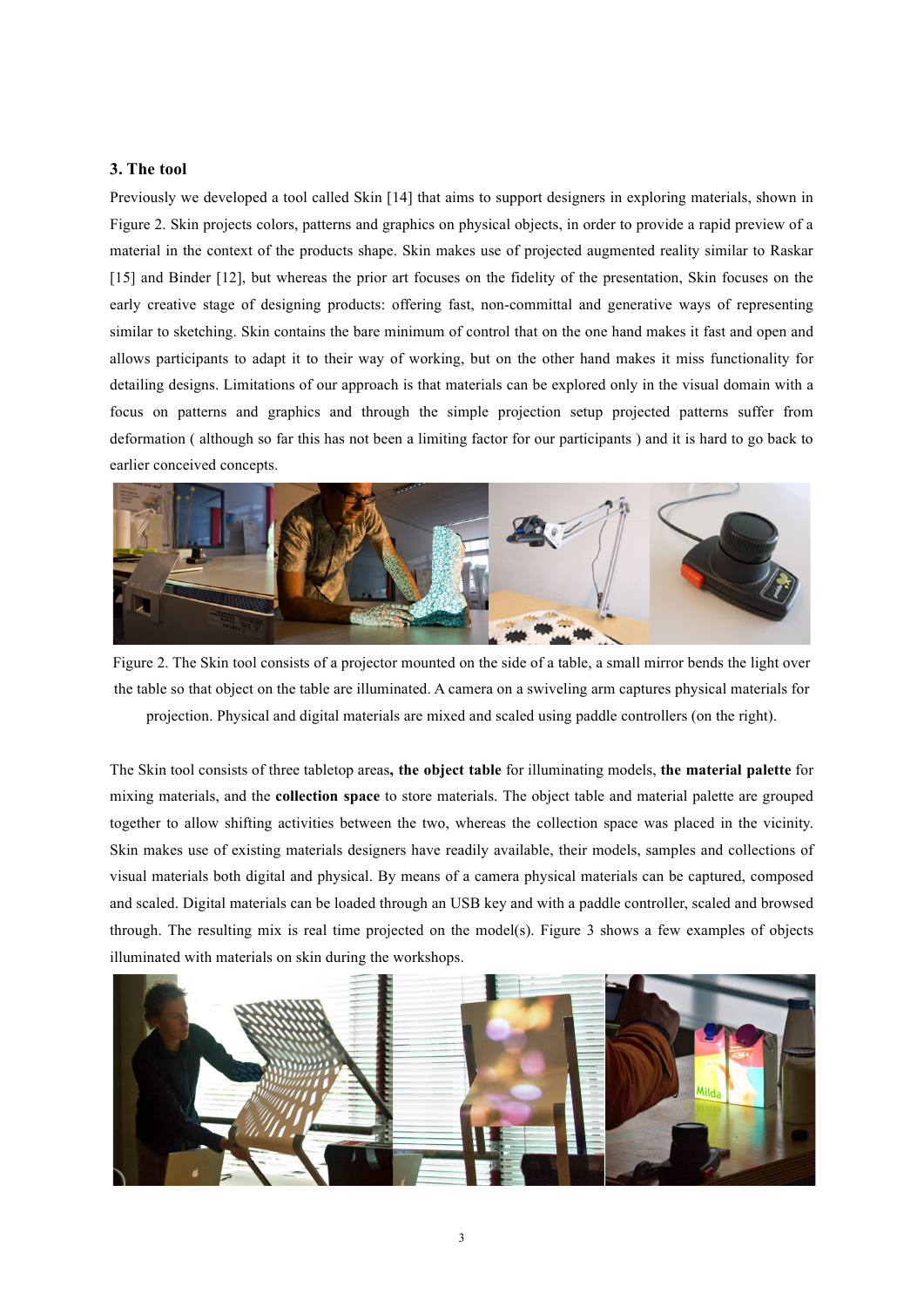Figure 3. Examples of concepts made during the workshop. The white models are colored with projected light, created by digital materials (left and centre) and physical materials (right)

Skin is fairly easy to build with standard components, and the software is freely available on our website. Skin has been applied in a variety of design studios with both individual designers, design teams and artists, and was found [16] to bridge the gap between collages and samples on the one hand and computer aided design on the other hand.

#### **4. The workshop**

A typical Skin session, shown in Figure 4, consists of collecting material followed by a generative step of mixing materials and models. Concepts generated in the generative step are captured with a digital camera.

When developing Skin [14] we observed two styles of manipulation that we dubbed browsing and detailing. Browsing is skimming through a collection of inspirational artwork, similar to browsing through a magazine or surfing the internet for inspiration. The basic idea is to confront the model with a pattern/graphic and to experience the effect. Detailing artwork consist of manipulating artwork or material into detail, e.g. scaling, changing colors, mixing materials, in order to find a good match between material and shape.

During the generative step participants take many pictures, and we found need to cluster these in a separate step. Therefore, following the generative step the pictures are collected and the ideas are organized on a large wall display, similar to spreading out physical sketches and grouping them into concepts.



Figure 4. Prior to the workshop materials are collected, digital images, samples, models, magazines. During the workshop the models are colored with materials on the skin setup, concepts are captured with digital cameras. After the generative (diverging) skin step the photos of the concepts are organized on a large digital drawing

board.

## **4. Method**

For this study we selected two companies in the field of designing consumer goods, a design firm and a large multinational with an in-house design team. The companies were sourced in the network of the ID-Studiolab in Delft. The criteria for selecting a company were: working in teams, having a design project available in the stage of the first physical manifestations with models, having prototypes available.

Table 1. The workshop setup.

| 10            | i team members                           |
|---------------|------------------------------------------|
| minutes       | Introduction                             |
| 20<br>minutes | Warm-up exercise with the Skin technique |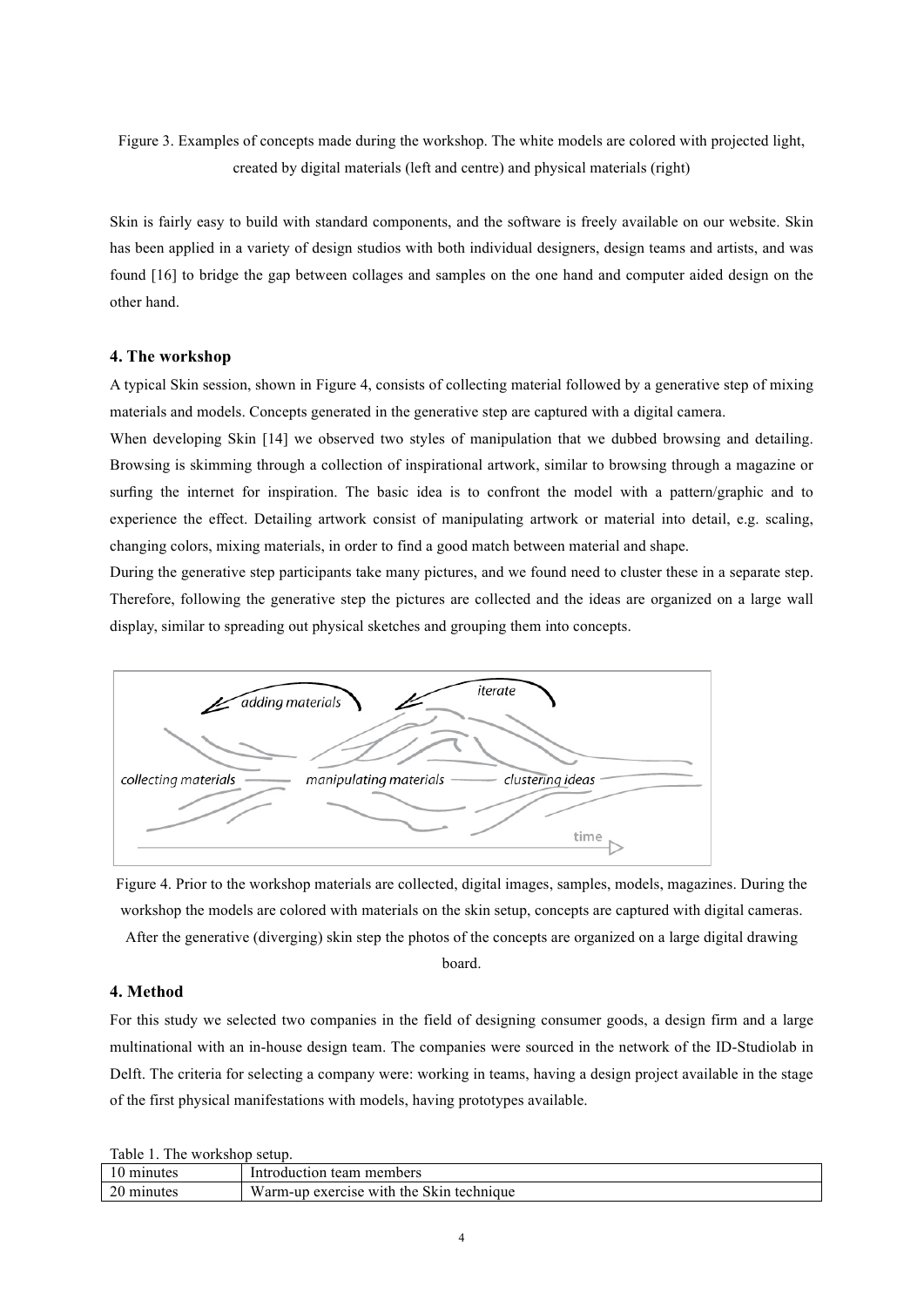| Up to 60 minutes | Generative step (diverging)                                   |
|------------------|---------------------------------------------------------------|
| 10 minute        | Break (to collect pictures and preparing the clustering step) |
| About 30 minutes | Clustering step (converging)                                  |
| 30 minutes       | Reflection on Skin                                            |

Two weeks before the workshop we sent the participants an email linking to an online video [16] of Skin, to give them a rough idea of the workshop contents. A week prior to the session we visited the company to prepare the visual materials for the design session. If necessary, models were painted white to make them suitable for projection. We specifically asked to collect physical and digital materials. Brand graphics were printed and cut out. Digital images and patterns were added to Skin's digital collection.

We started each workshop with a short introduction round and a warm-up exercise to familiarize the participants with Skin. The manipulations in the video were demonstrated live: browsing and scaling of digital materials, moving physical objects to align them with the projected graphics, browsing physical artwork and mixing physical and digital artwork. After that we engaged the participants in a small warm-up exercise of designing a family of earthenware to be designed for a fictional fruit-yogurt brand.

The actual skin generative step was planned for 60 minutes, with the goal to create many new ideas for the project at hand. Following a short break, to give the facilitators time to collect the pictures taken. The clustering session following the Skin session was planned for about 30 minutes.

The workshop was concluded with a reflection on the Skin technique. We reflected on how the technique fit in their design process ( what did they like/dislike, would they use it, how did it differ from their regular practice ) and on the user interaction ( what worked well, would they change ). This was an open discussion, chaired by the facilitator.

Each Skin workshop was held on location, in the company. All sessions were videotaped using a single camera located in a corner to unobtrusively capture both the model and material interaction spaces; being non obtrusive. The facilitator was assisted by a technical facilitator and a photographer to capture the context of the workshop.

We analyzed the video of all the steps including the reflection step. The videos were transcribed and the material manipulations in Skin session were fully annotated: For the material palette we indicated the following transactions: material added, removed, manipulated and scaled, both digital as physical; For the object table: object added, object removed, and manipulated.

### **5. Design agency workshop (design team)**

The first workshop took place at FLEX/theINNOVATIONLAB (Flex), a large delft based design agency. Flex was founded in 1989 and has about 30 designers. Flex designs a large variety of professional and consumer products. When we contacted Flex they immediately wanted to apply the workshop to a chair they were designing at that moment. They had just prototyped a model, and were about to design the material.

Four designers participated in the workshop, of which one had previously collected a number of samples of organic materials he wanted to apply, and one had, on our request, browsed the internet for digital images.

The digital collection of 99 images contained a wide variety of imagery including wall paper patterns, abstract figures, to photos of food and flowers and figurative paintings.

Since one of the designers had selected the pictures, clicking through the images and experiencing their effect on the chair often gave positive surprises. The surprise effect was mentioned in the review, they liked the speed of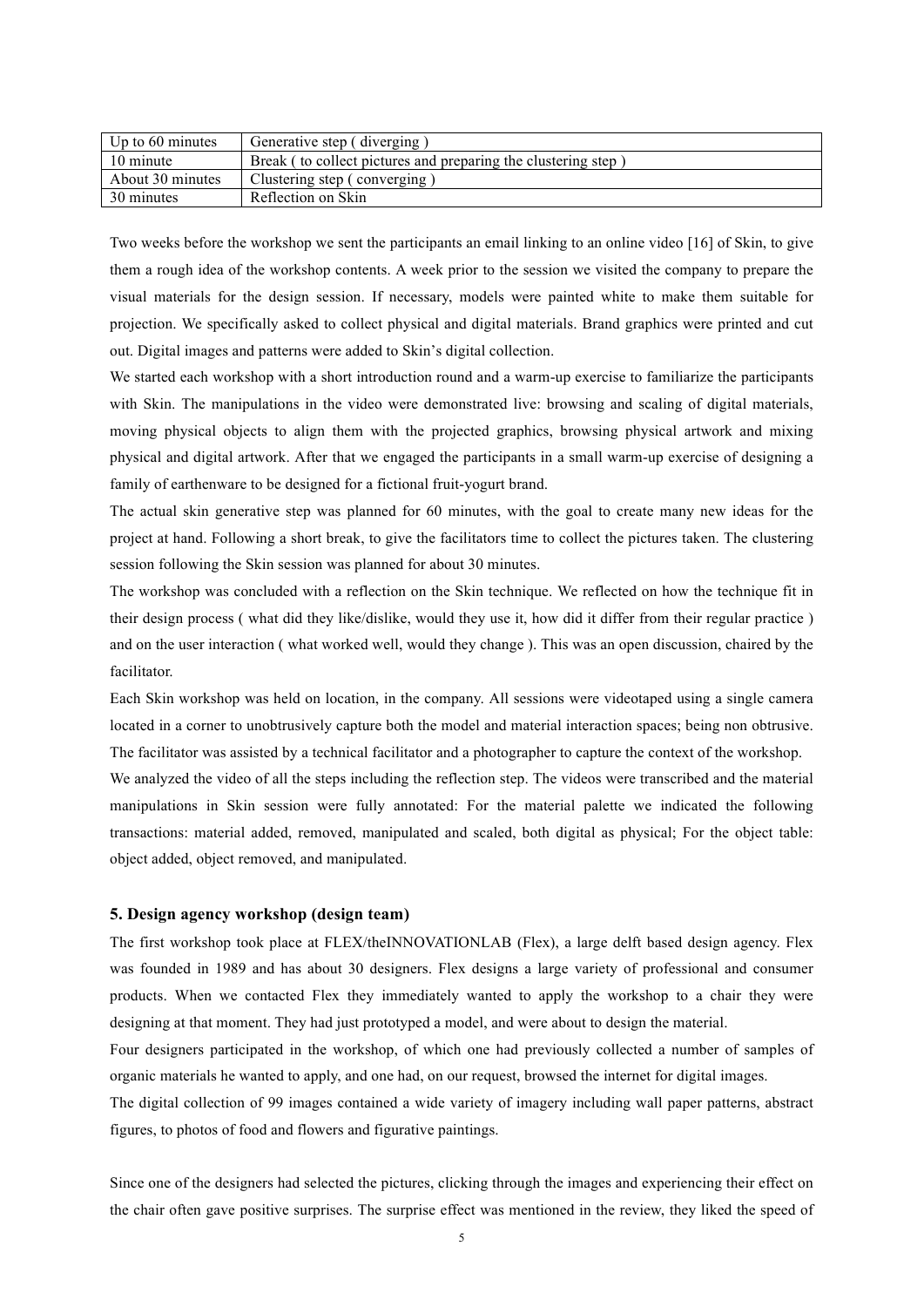which the chair was textured and the fact that it was like zapping through television channels: *"bang, and you have a completely different chair!"*

Several discussions about the quality of the materials took place. Scaling the images to the extremes evoked discussions about print versus pattern and texture, wherein the designers disagreed, their discussion continued during the clustering session.

Other discussions went beyond the visual domain and included the manufacturing process, how to weave or silkprint certain patterns, about metal meshes and embossed fabrics. A striped pattern created by tiling a small fabric, evoked discussions how the pattern/graphic could enhance the shape of the chair: *"the plain leaf pattern emphasizes the legs nicely compared to this noisy pattern"*



Figure 5. A graphical overview of the session activities. In the first 13 minutes the designers browsed and scaled digital patterns. The last 12 minutes they used the camera to explore physical materials. On the top the discussion summed in keywords, then the activity of digital materials, a vertical line depicts a "next image" an area depicts "scaling". The **material palette** line an area depicts moving/scaling materials and a vertical line adding removing materials. The **object table** line is relatively clear of activity, on a few occasions designers grabbed the chair and moved it around. The light gray areas depict the detailed manipulation.

As shown in Figure 5, in the first 13 minutes they explored with digital patterns. The mean time to experience, scale and photograph a pattern is 20 to 30 seconds. A pattern is rejected within 3 seconds. 47 images were visualized, of which 15 were immediately rejected, which results in a mean material evaluation time of 24 seconds. Obviously with only browsing and scaling there is not so much room for detailing. Detailing occurred on two occasions where the designers moved and rotated the chair in order to line up the material. On one other occasion they found a pattern that they carefully, subtly scaled and discussed the implications of the graphic in relation to the proportions of the chair.

The Skin session took about 25 minutes in which the designers took about 42 pictures, of which in the clustering session they selected 17 ideas, clustered in 7 groups.

## **6. Workshop in a multinational corporation (multidisciplinary team)**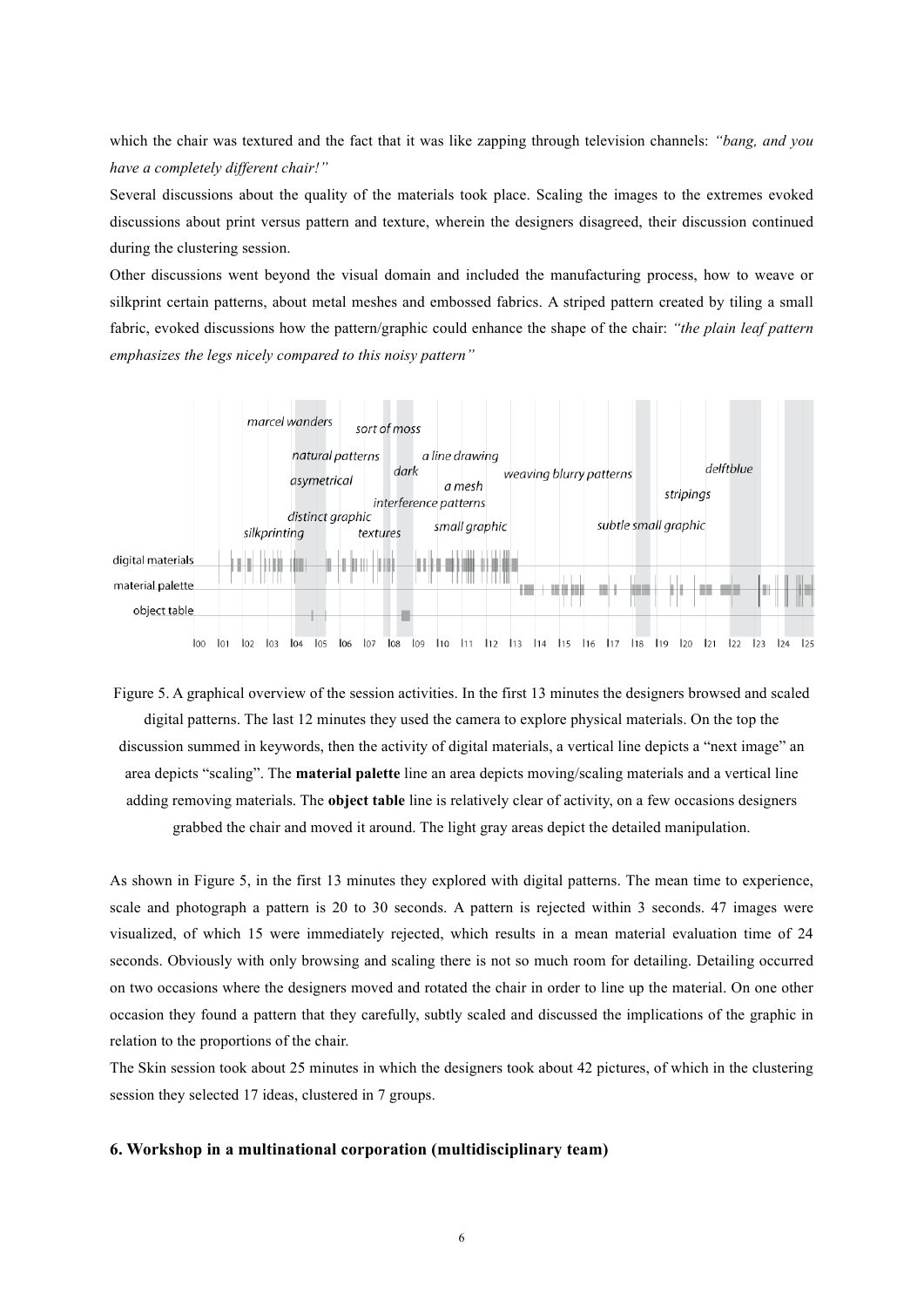Unilever is a multi-national corporation that owns many of the world's consumer product brands in foods, beverages, cleaning agents and personal care products. The European packaging design team is located in Vlaardingen the Netherlands and provides design services to various brands.

A typical project starts with a creative group session with a multidisciplinary team with participants from brand management, marketing, engineering and user research. Based on the results the design team then builds a small number of prototypes that are communicated back to the brand manager. They always produce physical models, because it is their experience that in communicating their design proposals to marketing, the graphics and packaging have to be made explicit. Once a project receives a "go ahead", a technical design process is started and at a latter stage the graphics are outsourced to an external design firm in a separate process. The goal of this workshop for Unilever was to generate new ideas for a dairy product for a specific market. Today, all dairy products have similar form-factors and graphics, which makes the Unilever brand less recognizable. Therefore the starting point was to look for new packages, while keeping the materials and graphics (which were strictly defined) in the current style.

The workshop took place in a large conference room and had six participants, three Vlaardingen based designers, one Vlaardingen based technical packaging expert (informed outsider), a packaging expert from the product division and the brand manager. Prior to the workshop we collected the existing brand artwork, and disassembled it into the graphical elements, which we printed on various sizes. Some of the artwork, such as texts was printed on transparent sheets. The participants were asked to bring inspiring packages to the workshop.



Figure 6. A graphical overview of the session activities. Compared to the design team session, (figure 5), this session was almost twice as long. The team came up with an unforeseen use of cut out brand graphics; they glued them on the physical models (graphics on 3D object). There were a couple of breaks with technical issues depicted in white boxes. The light gray areas depict concepts.

The participants started by exploring the existing artwork on various packages. Soon it became clear that the graphics were not so strictly defined as was assumed by the designers. An unexpected and surprising result of the workshop was that after the workshop the participants felt that they could achieve their goals by changing the graphics and keeping the existing package. Without a workshop like this they would not have thought of changing the graphics, as they would have outsourced the graphics immediately.

Compared to the design team workshop (Figure 5), this workshop (Figure 6) was almost twice as long. Except for a few minutes (30-33) the session was dominated by manipulating physical materials. The team came up with a for us unforeseen use of cut out brand graphics: they glued graphics on the models while still projecting over them. The session also contained a large amount of shape manipulation: testing various packages and groups of packages. The discussion between the participants was far more extensive than in the skin session and spanned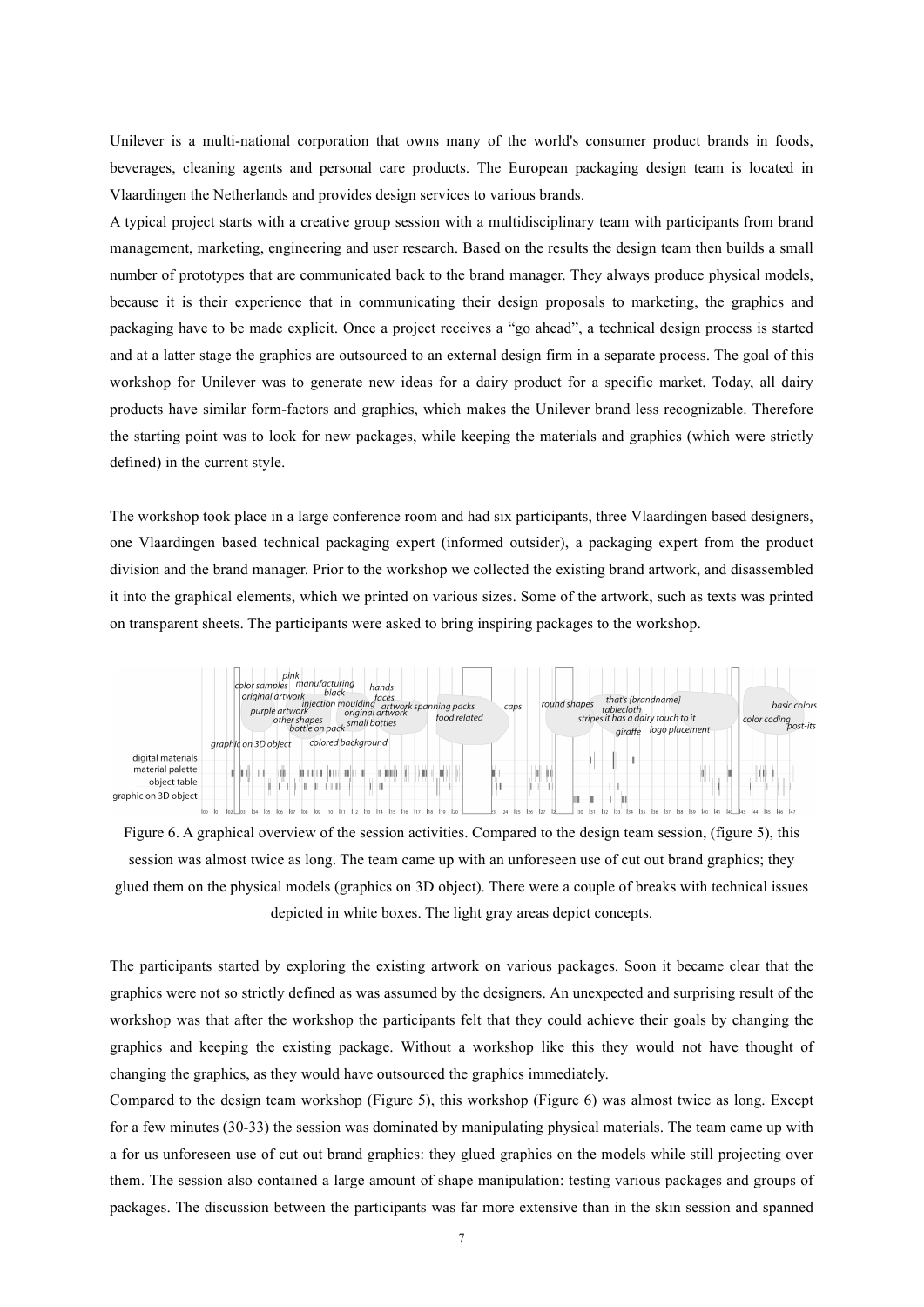many subjects, and they took more time to generate and detail their concepts. A few concepts happened by accident: when manipulating the physical artwork the hand and finger of one participant was visualized on the pack, and made them try and play with faces and hands and cutlery as graphics.

We identified seven distinct concepts during the Skin session, and in the review they selected 29 photos in 5 clusters.

## **7 Discussion**

In both workshops the initial ideas about the materials of the product at hand drastically changed during the workshop and provided a novel look into the materials the designers already had. The workshop provided an explorative phase in between the conceptual and the detailing phase.

Even though we started out with the same workshop plan for both workshops, the context of the workshops were very different. The flex team consisted of designers that had worked together for a long time, whereas in the unilever team not all participants were designers and they were from various departments, which meant that there was more focus on getting a shared understanding. This resulted in a slower process. The Flex chair assignment was more straight forward, a material for the seating area on an existing chair design, whereas the unilever assignment was earlier in the process with much more design decisions to make, including shape, materials and graphics, as well as functional solutions. In addition, the full-sized chair in the Flex workshop was less likely to be manipulated than the small bottles and containers of the Unilever workshop.

Within these two workshops with very different qualities, each team adapted the Skin technique to their own practice, however when we zoom in on the detailed analyses of their behaviour similar patterns of browsing and detailing can be found.

For certain products Flex would like to have their clients participate in a Skin session, in order to jointly explore the product brief. The Unilever team figured that they would use Skin sessions to better brief designers from external graphics design firms. The participants of both workshops expressed that they would not easily share the results with their clients resp. marketing because of the picture quality, and mainly the noisiness of the background. A neutral background, or a for the product relevant background would be preferred. Nevertheless following the workshop the marketing people of Unilever had requested the result photos made during the workshop to communicate the concepts, not as an "as is" but as a possible way for packages. In this instance, the designers told us that the "sketchy" nature of the photos made it clear that it was not a finished concept.

When comparing this technique to computer aided design and drawing tools, all designing participants expressed that working was faster and more intuitive. "*Sure, we can do the same by applying decals Solidworks [a solid modeler] or by making masks in Photoshop but then you automatically take much more aspects into account*. *here you are experiencing and playing."* [ a designer at Flex]. *"In CAD tools you have to consciously add an image, apply it, and those steps require you to think of the applicability of the picture before you see it. Here I was often surprised by the effect of a particular on the chair"* [Flex designer] and *"Usually I would have done a*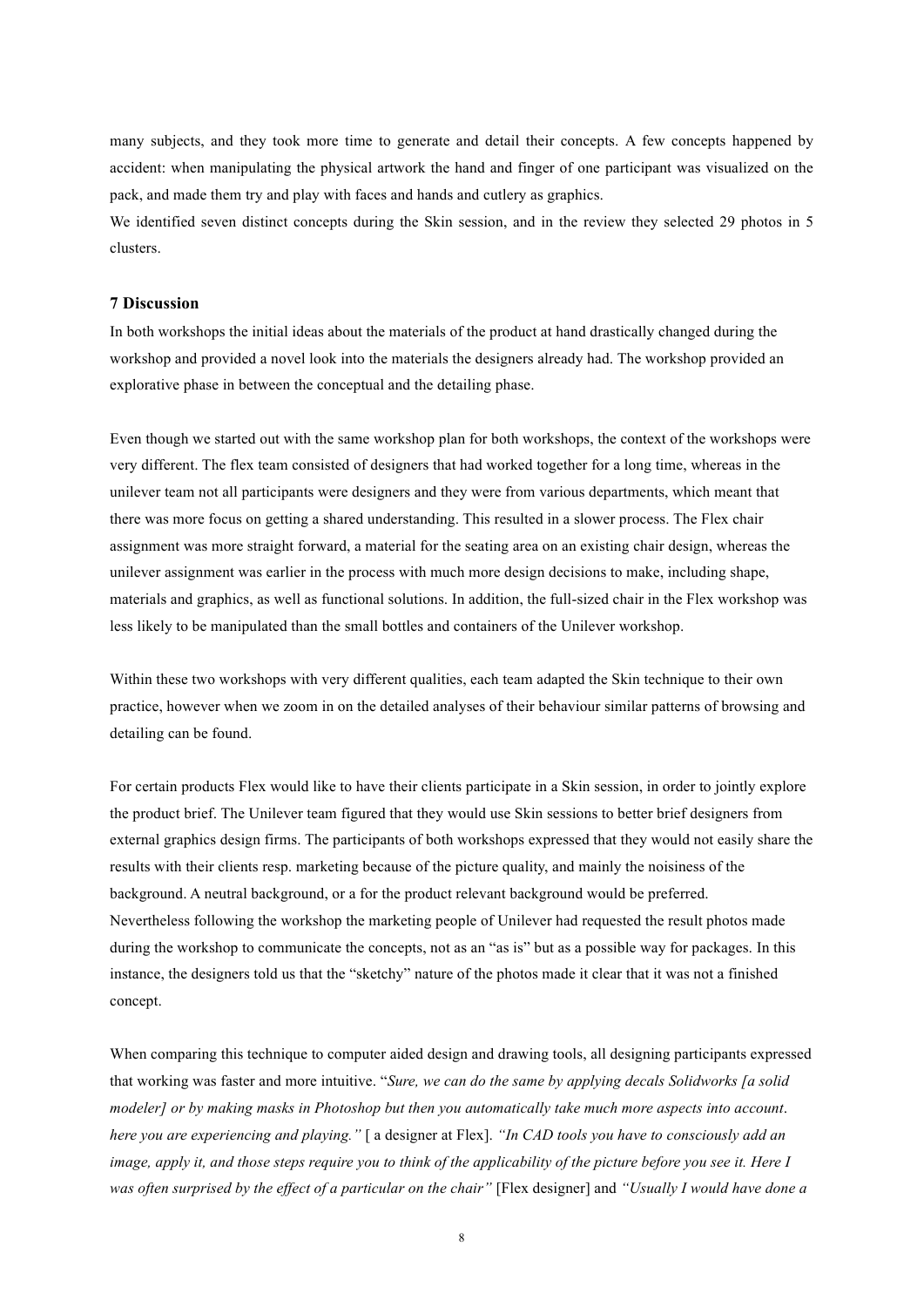*similar process.. but than in Photoshop.. printing it and gluing it on the pack… But that would cost us some days after a workshop... this is maybe less refined but you have far more options that you can easily reject"* [Unilever designer]. Similar to brainstorms, many concepts that were created were easily rejected in the review session.

Both teams felt the clustering step was essential and talked about multiple iterations or merging both techniques*. "We definitely want to iterate and go back to Skin"* [the Unilever engineer in the review] *"Actually I want to try stuff right now.*" The analyses of the current workshops shows spans of about 15 minutes what might suggest multiple iterations of generating and clustering steps of 15 minutes.

All participants expressed additional tools to be added to Skin. Both teams expressed the need for a clear button to make a picture, because in the current workshop, they feel a break in their creative flow when they have to take a picture to capture a result. In the packaging design the designers of Flex suggested to add layers, controls to manipulate colors, whereas the marketing and engineers at Unilever were looking for tools to see their design in shelve environments by copying multiple packs and performing the workshop in a store environment.

## **8 Considerations**

Based on the results of the workshops, our observations and the feedback from the designers in the review session we formulated five considerations:

# **1) Minimize the time to experience and iterate.**

In both workshops participants expressed that they would prefer multiple short rounds of ideation and reviewing. Minimizing the efforts neccesary to experience a concept allows for an energizing creative process of generating ideasand interpreting the consequences.

#### **2) Maximize the opportunity to make chance connections**

Many of the results participants made in the workshop originates from artwork or combination of artwork used in a totally different way than intended when they selected the artwork.

### **3) Group accessible; make sure that everybody can express themselves.**

In our Unilever session we worked with a large group. This meant that a few people where directly working on the tool, and other people had a more observing role. This is not necessarily bad as long as different people take during the course of the session. However, it may lead to the outside group loosing interest and attention.

# **4) Encourage play**

One observation all the facilitators had was the playfulness and enjoyment the participants experienced in the workshop, compared to the workshops they experienced before that were more verbal orientated.

#### **5) Make it impossible to detail and beautify designs. Yet, make the results look attractive**

Detailed tools as found in e.g. Photoshop lead to early crystallization of concepts, thus preventing the discovery of new directions. This is no problem in Skin, as it is impossible to detail designs using Skin. However, the Skin projections are attractive, it is a pleasure to look at them, and they grab attention.

In conclusion, the process of creating materials and selecting shapes allowed for a more inclusive conversation between the members involved, Leading to better understanding of the design problem and desired directions for solutions.